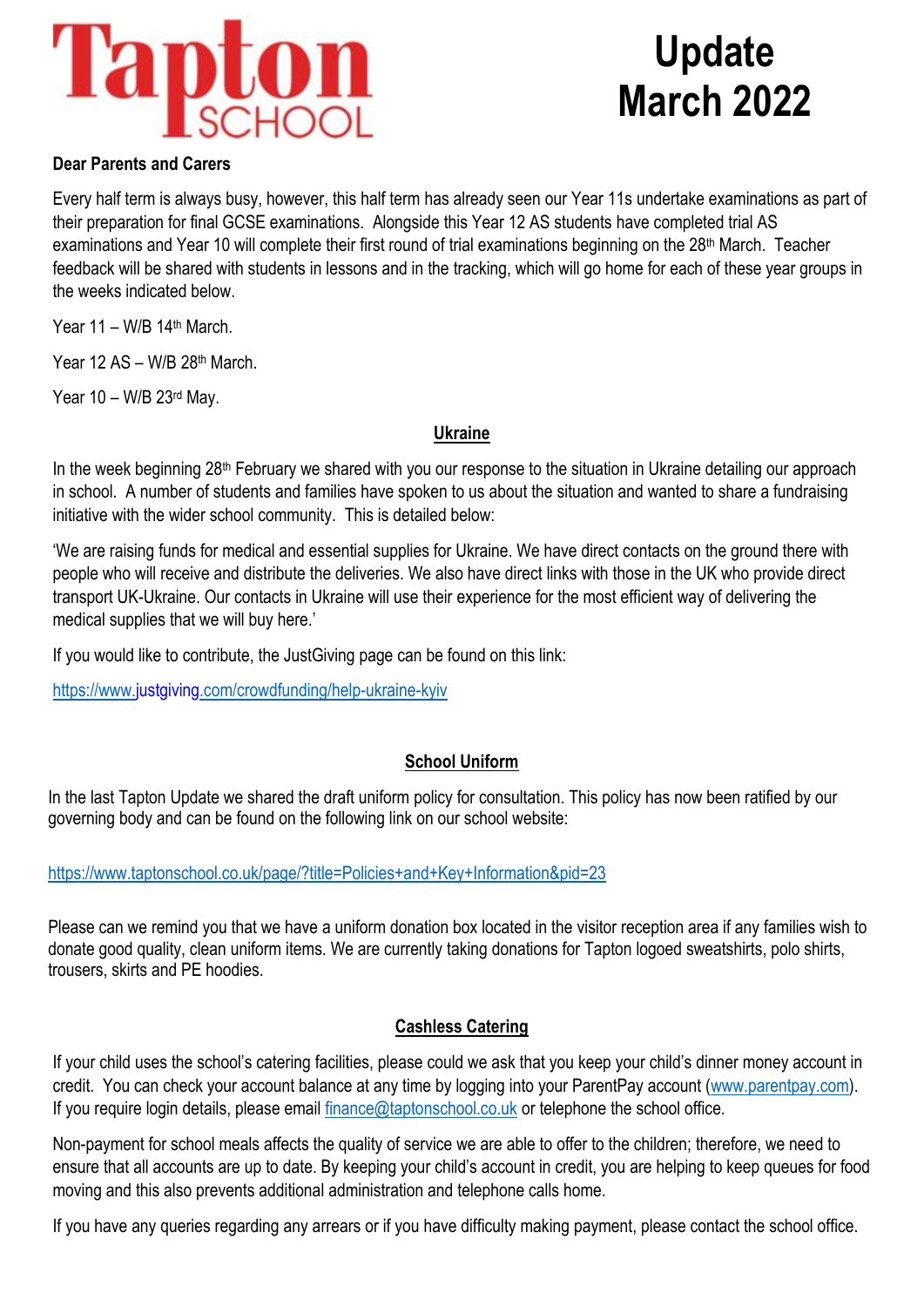## **Year 7 and Year 12 Leadership Team Meetings**

The Leadership Team will be meeting with all Year 12 and Year 7 students over this half term. Both of these year groups have moved into exciting new key stages and at the halfway point in the year it is essential for the team to meet with each student individually, discuss their tracking and celebrate their achievements. Some of these meetings have already taken place and the team have been inspired by the engaging, confident and mature conversations they have been able to have with students.

## **Year 10 Exam Week**

Ofqual have already stated that full GCSE, AS and A Level examinations will go ahead in 2023 without any adaptations or changes. This will be the first time a full series of examinations has taken place since 2019. Preparing students for linear examinations has always been integral to our success at the end of Key Stage Four and Key Stage Five. The journey to the final examinations has already begun for Year 12 and for Year 10 the examination week will take place in the week beginning the 28<sup>th</sup> March. Details about revision and requirements in each subject area have been shared by Mrs Morris and individual timetables will also be sent to students. Students will also be guided through revision techniques in form time, however, Mrs Morris has included a few examples below for parents and carers.

#### **Interleaving**

Interleaving is studying by mixing different topics or practice methods to strengthen long-term memory of the material. Instead of revising one topic once (blocking) and not referring to it, interleaving ensures that you regularly go back to a topic and recall the information you have been taught, therefore helping it to stick in your long-term memory.



#### **Flash cards**

Flashcards are an excellent revision tool. They are sets of small, double-sided cards that can be used to learn and revise details, keywords, and vocabulary. They are especially useful for learning the relationship between two pieces of information. Write a question or key term on one side and then the answer or definition on the other. Research the Leitner System for how to use flash cards effectively as part of the revision process.

#### **Mind maps and knowledge organisers**

Mind Maps are an image of revision notes. The brain can process the information in a Mind Map much quicker than linear notes, boosting the efficiency of revision and the ability to recall topics. Mind Maps allow you to identify any gaps in your knowledge. Simply look for the emptiest parts of the Mind Map and this show where more time and focus are required.



Knowledge organisers are a way of collating knowledge about a particular topic. Students can populate this as a way of recalling what they have been taught or use a pre-populated knowledge organiser as part of their self-quizzing routine.

# **Self-quizzing**

Self-quizzing is a powerful strategy to aid knowledge retention. Self-quizzing encourages students to recall information from memory which not only highlights to them what they do or don't know but also strengthens their ability to remember that information. Examples of self-quizzing exercises include cloze exercises, write lists, complete questions and answers, fill in missing letters.

# **Sixth Form Update**

In Year 12 we begin our programme of support for Post-18 Destinations. From this half term onwards, there will be a focus on how to use Unifrog to support post-18 research and applications during Thursday morning registration led by form tutors.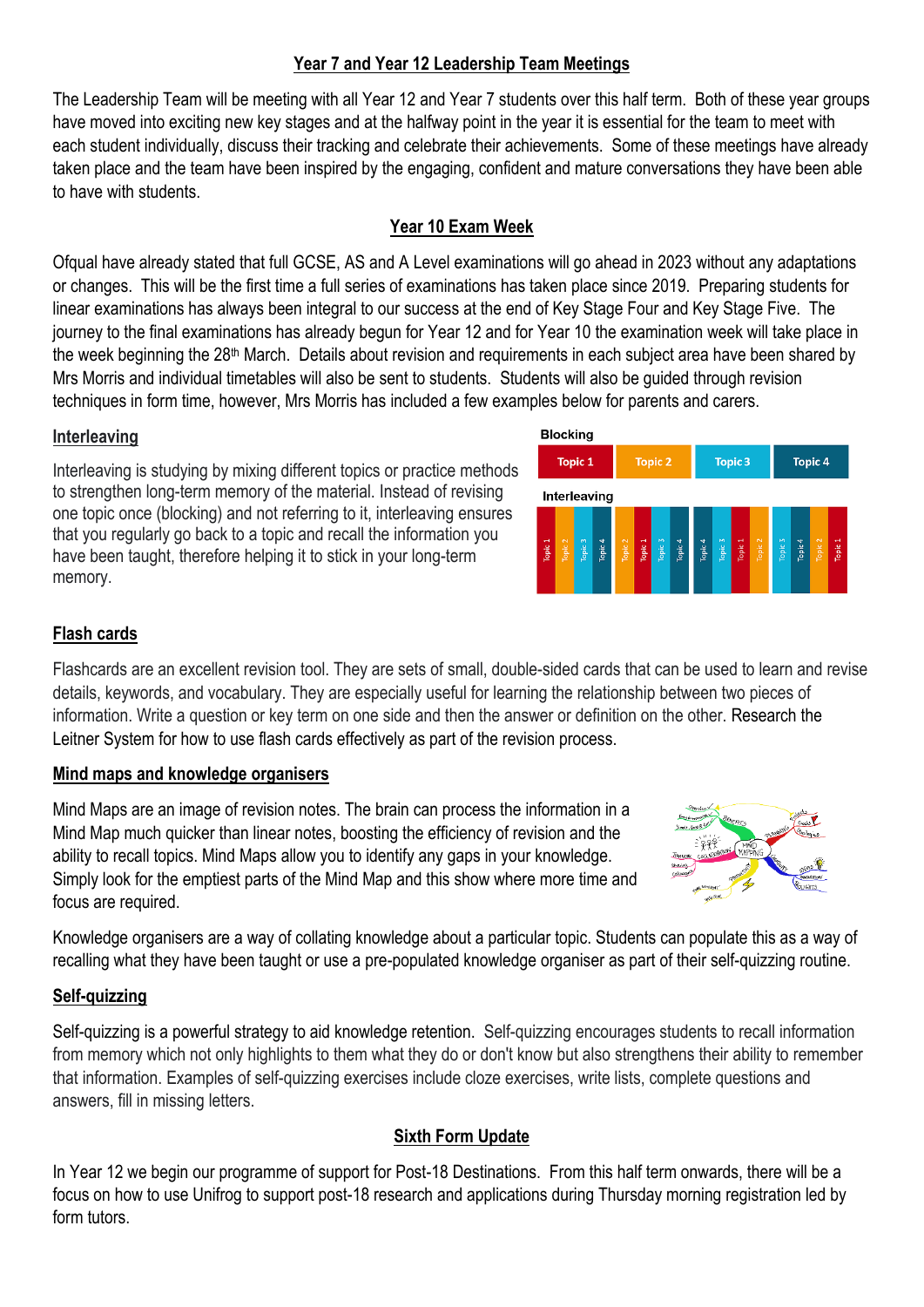On Wednesday 9th March Ms Waddoups will begin our Early Applicants programme to support students considering making an application to Oxford or Cambridge or making an application to medicine, dentistry or veterinary science.

On Monday 14<sup>th</sup> March and Tuesday 15<sup>th</sup> March Year 12 students will have an assembly focused on post-18 destinations. This will be in preparation for Wednesday 16<sup>th</sup> March where students will be off timetable from breaktime onwards to allow them to attend the UK Universities and Apprenticeship Search Fair at the University of Sheffield.

In addition, all students in Year 12 and Year 13 will take part in our latest Guidance morning, part of which will focus on employment. We look forward to supporting all of our Year 12 students as they begin their preparation for post-18 destinations, including university, apprenticeships and employment.

# **Final GCSE, AS and A-Level Examinations**

Students in Year 11, Year 12 and Year 13 know that they will be facing final examinations this year and we have already shared a great deal of information with those year groups and families about the process. Final examinations begin on Monday 16th May and will continue for six weeks. The examination contingency day this year is **Wednesday 29th June**; families with examination students are strongly advised to avoid making any plans until after this date.

# **Congratulations to our year 12 debate team!**

Our 8-person team – Roza Sanjari, Kai Mills, Izzy Patterson, Rowan Majeed, Izzy Cruddace, Jamie Johnson, Adi Prakash and Grace Morris – competed on Thursday 2nd March in the Yorkshire and Humber Regional Heats of the European Youth Parliament UK (EYPUK) debate competition. This is a prestigious annual competition, requiring students to prepare and take part in a series of debates on a range of topics, from whether fast fashion should be made more environmentally sustainable to what could be done to combat vaccine hesitancy, from the return of African artefacts to euthanasia laws. The team were tasked with defending a motion on passing new laws to regulate the gig economy, with well researched arguments on Uber Eats drivers working below the minimum wage and the laws of Denmark on this issue. All eight took an equal part in the debates, arguing forcefully and eloquently. Despite strong competition from local schools, our team were chosen as the winners by the jury and will therefore represent the Yorkshire region in the national competition later in the year. We wish them the best of luck!

#### **Music**

As you can appreciate, this continues to be a difficult time to effectively plan ahead, and changes are unfortunately inevitable. We have been having difficulty scheduling our Senior Leaver's Concert due to assessments and other school commitments and have regrettably had to change the date once again from the date published in the last Tapton Update. Therefore, the new date for our Senior Leaver's Concert is **Friday 25th March, 7pm at Tapton School**. Tickets are £6.00 and are available to book on Eventbrite-please see the link on our website (poster attached).

This is going to be an event not to be missed – a bumper concert featuring all of our senior ensembles (Senior Orchestra, Jazz Band, Brass Band, Staff Student Choir) and some outstanding solos from our Y13 students. We look forward to seeing you there. If you are unable to attend, we will be recording the whole concert and this will be available to view via a link on the school website. We endeavour to make enrichment events accessible to all families. If there are any financial barriers to your attendance at this event, please do email me directly so that we can discuss further support. My email address is gpage@taptonschool.co.uk

It is not too late for any younger pupils to join our junior ensembles which will be performing in a concert in the summer. All the information about when each group rehearses is in the music department.

Mrs G Page, Subject Leader for Music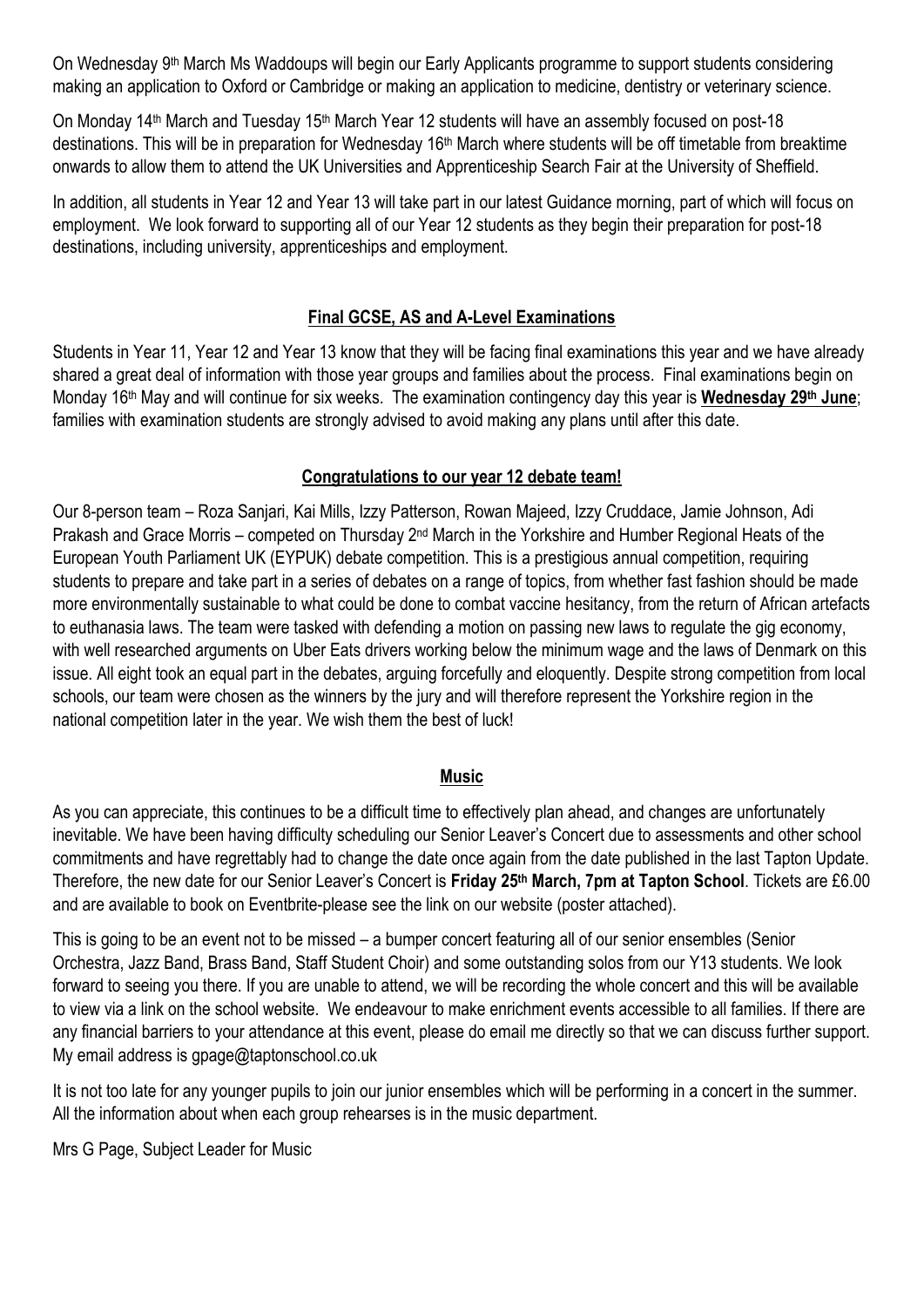**PE**

It has been an incredible few weeks of sport with many winter leagues and competitions drawing to a close. Here is a summary of our successes.

#### **Netball**

The netball teams are having a fantastic season so far with outstanding performances and great results across all age groups. Well done to the Y9 team who came runners up at the recent SFSS Netball tournament and good luck to the Y7 and Y8 teams that are now on the verge of qualifying for the play off finals in April.

#### Girls' Football

Girls' football has flourished this year with over 60 students attended training and representing the school. The Y7, Y8 and Y11 teams have qualified for the city finals in March and we wish them every success. As a reward for a great season, we are taking a trip to Bramall Lane in July to watch the Euro 2022 round 3 match between Sweden and Switzerland which should be a fantastic end to the season.

#### **Basketball**

The basketball teams have enjoyed a remarkable season, qualifying for 6 of the 8 Sheffield City Finals. The Y7,8 and Y11 girls' teams were all crowned city champions. The boys also enjoyed success with the Y7 and Y8 boys winning and the Y11 boys coming 2nd.

In addition, the Tapton KS4 girls team reached the final 16 of the National Schools competition before a narrow defeat to Durham Johnstone School halted their progress. The KS3 girls eliminated Durham Johnstone in the same competition and will now play in the quarter finals.

#### Badminton

We still have over 200 students taking part in badminton practices across the week. In the recent Sheffield Finals, the KS3 girls and boys became city champions and the KS4 girls' teams came 2<sup>nd</sup>.

#### **Trampoline**

Molly Birch has qualified for the National Schools Trampoline Finals later in March. We wish her the best of luck in this prestigious event.

Mrs R Becks, Subject Leader for PE

#### **Job Opportunities**

The Headteacher and Governing Board are seeking to appoint an Admin Assistant-Inclusion Support to join the school. Further details can be found using the link below and the closing date for applications Monday 14th March 2022 at 9.00am.

#### Tapton School - [A Great Place to Work](https://www.taptonschool.co.uk/page/?title=A+Great+Place+to+Work&pid=13)

Mitie have posted the two vacancies below on the government job centre website. Further details can be found using the links below:

[Kitchen Assistant \(dwp.gov.uk\)](https://findajob.dwp.gov.uk/details/8349350?v=AF06C61F43C8561736553C9FF2725AE50488C177)

[Kitchen Assistant \(dwp.gov.uk\)](https://findajob.dwp.gov.uk/details/8349353?v=B7BA8004BE24E019905ED0E96B08F5A6D5C4BEE2)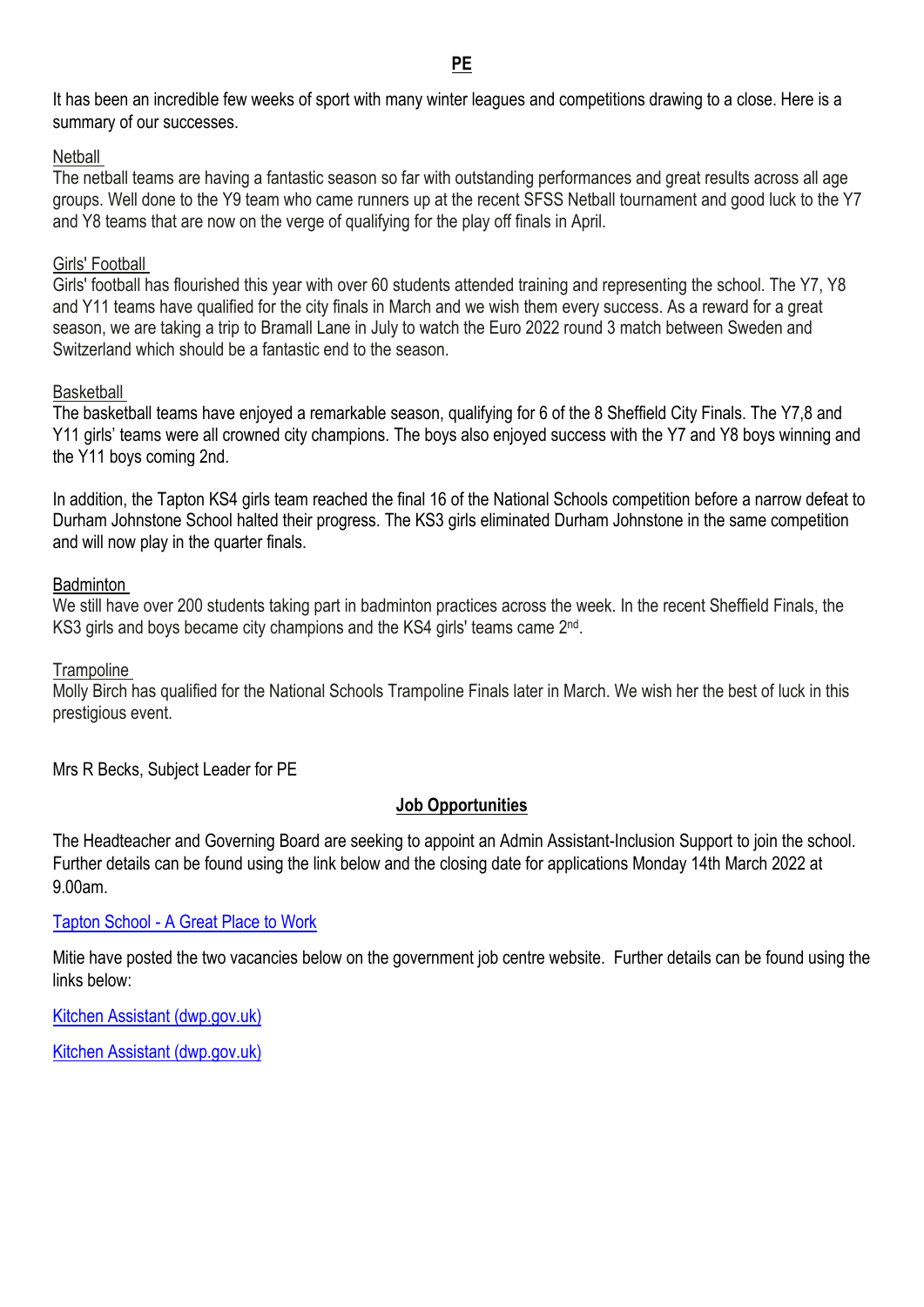# **Headteacher Drop-in**

The next Headteacher Drop-in will take place on Thursday 24<sup>th</sup> March between 3.45 and 4.45 with the last slot being 4.45. This is your opportunity to meet with Ms Rhodes, Headteacher and Ms Grewal, Deputy Headteacher, to talk through a specific question or concern. If you wish to use the Drop-in, please arrive in school reception between 3.45 and 4.45. We look forward to seeing you.

The next Tapton Update will be available on Friday 6<sup>th</sup> May 2022.

Thank you for your continued support of our school.

Tapton School

## **Upcoming dates for your diary**

| 07/03/22 | GCSE 10-hour final piece for current project begins this week and will continue during the weeks beginning<br>14th and 21st March |
|----------|-----------------------------------------------------------------------------------------------------------------------------------|
| 14/03/22 | <b>Music A-level Recitals</b><br><b>Y8 Parents Evening</b>                                                                        |
| 15/03/22 | <b>Music A-level Recitals</b>                                                                                                     |
| 16/03/22 | Y12 University and apprenticeship fayre at Sheffield University                                                                   |
| 21/03/22 | Y10 PSHEE Dav                                                                                                                     |
| 23/03/22 | Y12 Geography Residential Fieldwork                                                                                               |
|          | Y11/12/13 National Theatre Trip                                                                                                   |
| 24/03/22 | Y12 Geography Residential Fieldwork                                                                                               |
|          | Senior Leaver's Concert Rehearsals all day                                                                                        |
| 25/03/22 | Y12 Geography Residential Fieldwork                                                                                               |
|          | Senior Leaver's Concert                                                                                                           |
| 30/03/22 | Y12 Geography Residential Fieldwork                                                                                               |
| 31/03/22 | Y12 Geography Residential Fieldwork                                                                                               |
| 01/04/22 | Y12 Geography Residential Fieldwork                                                                                               |
| 02/04/22 | First day of the Easter holidays                                                                                                  |
| 19/04/22 | School reopens                                                                                                                    |
|          | A Level 15-hour final piece for coursework begins this week and will continue during the weeks beginning                          |
|          | 25th April and 2nd May                                                                                                            |